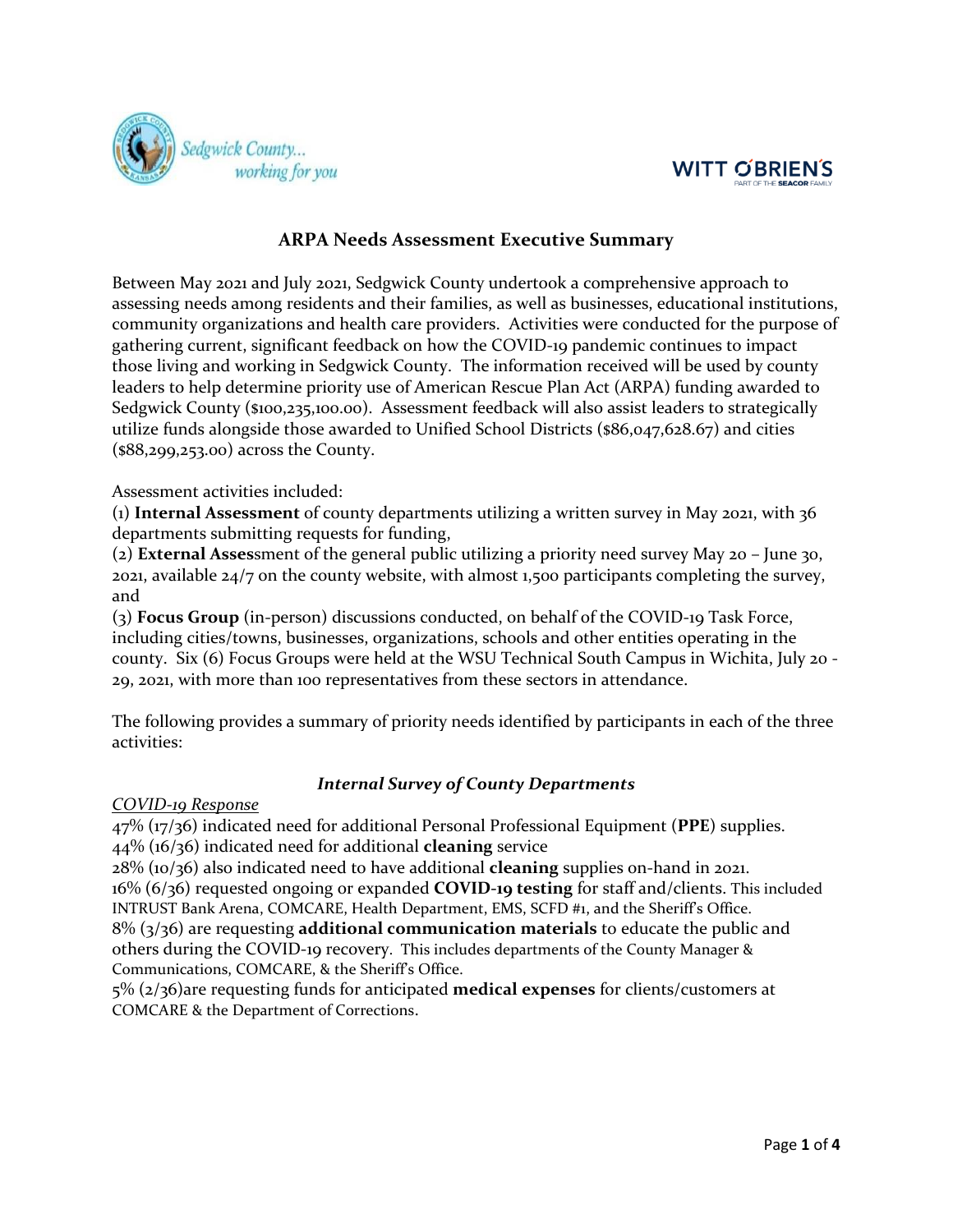### *Support Social Distancing to prevent COVID-19 infection*

16% (6/36) requested renovations/changes to **physical work space** due to continued, long-term plan for employees to telework. This includes Exploration Place, Accounting, Budget Office, CFO Office, Manager's Office and SCDDO.

14% (5/36) believe they will need **extra facility space** in order to continue to provide to social distancing to reduce exposure to COVID-19 and other variant virus. Those departments are Health Department, the 18<sup>th</sup> Judicial District Court, Emergency Communications & EMS.

#### *Recovery/continuity of County operations*

14% (5/36) of Departments reported they will incur **additional operation costs in 2021** to continue COVID-19 response & recovery. Includes: Exploration Place - \$48,125; COMCARE – unknown; 18th Judicial Court - \$42,500; District Attorney - \$270,000; EMS – \$26,000. *Total - \$386,625*

#### 14% (5/36)of Departments experienced **revenue loss** in 2020.

INTRUST Bank Arena - \$3,747,256/ 58% of expected 2020 revenue (to submit Shuttered Venue Grant to Fed. Government), COMCARE - \$5,346,231.88; Health Department –\$317,640 (Immunizations - \$186,449, Travel Immunizations - \$61,613, Family Planning - \$36,207, Healthy Babies - \$14,339, STD Clinic - \$19,032); Department of Corrections - \$505,000; Sedgwick Co. Zoo– \$1,000,000.00. *Total - \$10,916,127.88*

25% (9/36) of Departments are reporting **broadband issues** within the county facility and/or among county employees working from their residence (teleworking).

11% (4/36) of Departments reported needs to **improve to water or sewer infrastructure**. This includes Exploration Place (est. cost \$15,000), Lake Afton (est. cost \$21,574.64), Facilities (est. cost \$1,146,000), and Public Works.

#### *Support of Personnel to continue COVID-19 Recovery*

58% (21/36) requested continued support for **remote work technology**.

19% (7/36) requested support for **temporary positions** to support COVID-19 related work. These included: Accounting, CFO Office, Purchasing, Risk Management, Human Resources, Health Department, & EMS.

8% (3/36) stated need for **enhanced overtime** for existing positions to support COVID-19 related work in the Accounting Department, Health Department & EMS.

8% (3/36) indicated they have experienced additional and/or different **demand for services** from the public due to COVID-19 or its impact, including Exploration Place, Sheriff's Office, & Department of Corrections.

This survey and follow-up discussions with departments focused on specific funding needs and detailed requests. Meetings were also held with public safety departments and departments impacted by the court backlog due to COVID-19. All of this feedback was utilized by the County Finance Department to develop the "immediate ARPA spend plan" totaling \$37,980,197.00, subsequently adopted by the Sedgwick County Board of Commissioners on July 27, 2021.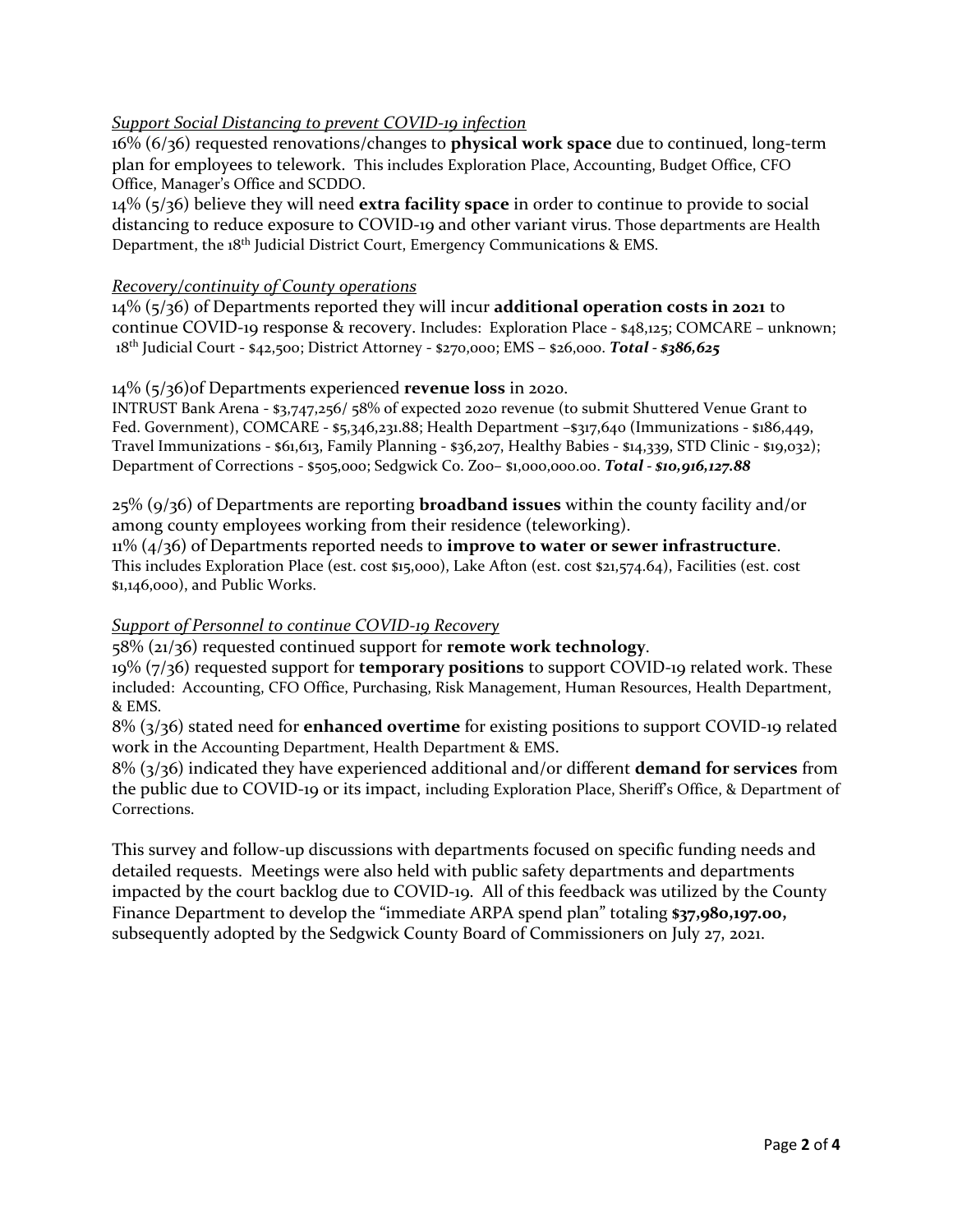# *External Survey of County Residents*

This on-line survey provided participants' opportunity to rank by importance, up to 6 of 15 ARPA eligible funding opportunities they believed would help respond to COVID-19 and support recovery efforts in Sedgwick County. Those 15 priority options included:

- 1) Assist licensed childcare providers so they can improve their childcare facilities.
- 2) Assistance to small businesses and non-profits to help them re-open and stay open safely to serve residents of Sedgwick County.
- 3) Assistance for businesses providing travel, hospitality and promoting tourism in the County.
- 4) Continue to purchase and distribute Personnel Protective Equipment (PPE).
- 5) Ensure county services and offices remain open and operating.
- 6) Expand early learning services and tutoring programs in areas with high poverty.
- 7) Expand free COVID-19 Vaccination and Testing programs.
- 8) Financial assistance to households affected by COVID-19 that don't have any other resources.
- 9) Fund programs that provide services to foster care families.
- 10) Fund programs that address community-violence intervention, homelessness, affordable housing development, housing counseling and/or lead remediation.
- 11) Improve ventilation systems and spaces in order to prevent new COVID-19 infections, in day care facilities, schools, nursing homes, jails/prisons, homeless shelters, and other group facilities.
- 12) Offer mental health care services to vulnerable populations.
- 13) Provide Medical, Mental Health and Substance Use treatment care to those impacted by COVID.
- 14) Provide funds to hospitals, clinics, schools, child care providers, and other businesses that provide essential services for premium pay ("hazard pay") for essential workers.
- 15) Provide or improve broadband services in areas of the County with unreliable service.

Compiling responses resulted in these top four (4) funding needs (selected by aggregate and by priority designations):

## ♦ **Assistance to small businesses and non-profits to help them re-open and stay open safely to serve residents of Sedgwick County.**

### **♦ Fund programs that address community-violence intervention, homelessness, affordable housing development, housing counseling and/or lead remediation.**

**♦ Offer mental health care services to vulnerable populations.**

# **♦ Provide funds to hospitals, clinics, schools, child care providers, and other businesses that provide essential services for premium pay ("hazard pay") for essential workers.**

Half of all survey participants reported living in 10 of the 57 zip codes for Sedgwick County, with 65% of participants living in the County for 20 years or more. 87% were working in the County at the time of completing the survey and 42% were professionals employed in health care, legal services, science & engineering, educators/teaching and information technology. Three out of four participants reported living in a household having up to four persons, with almost 40% of households having one to three children/teens in the home.